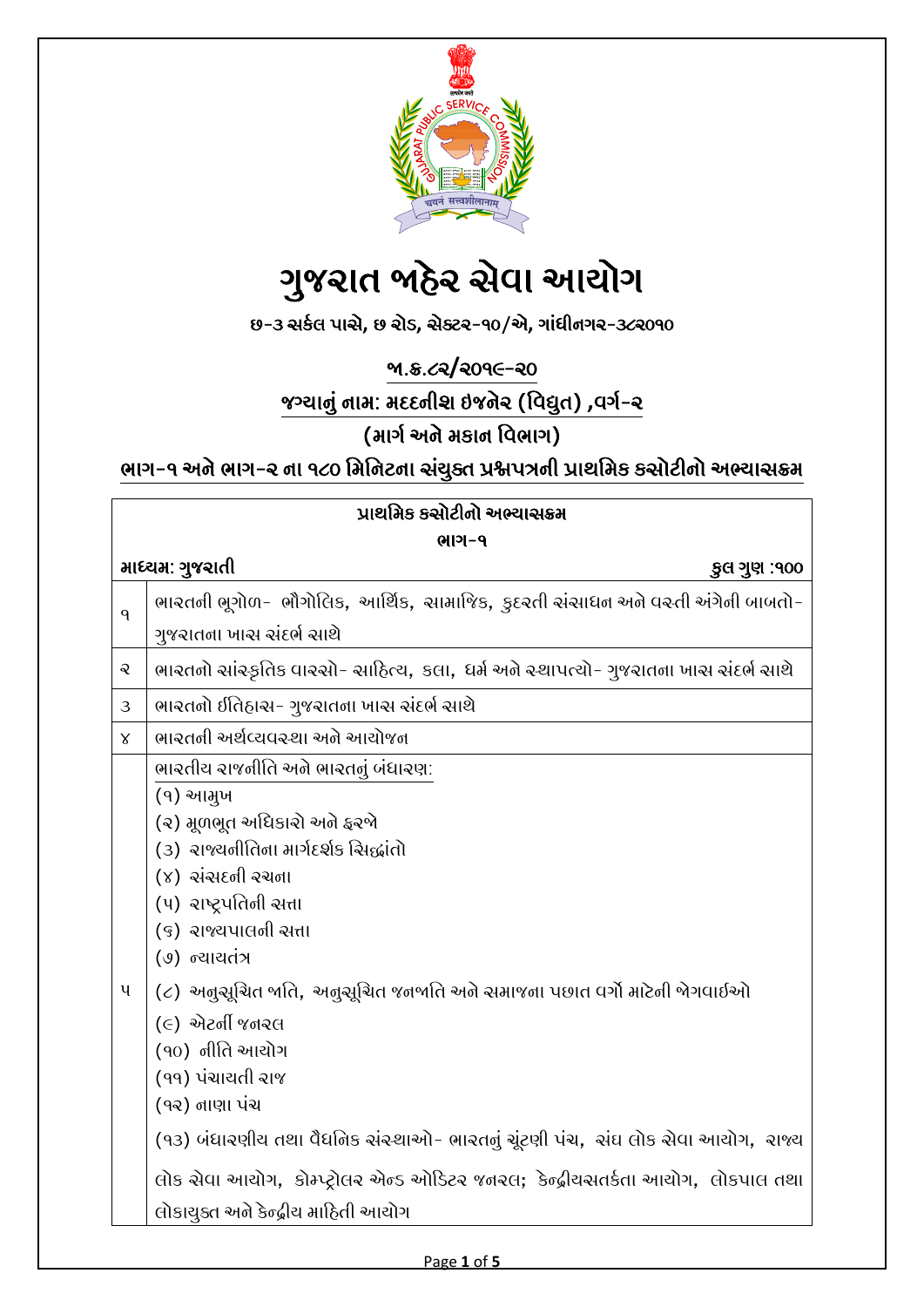| ૬   સામાન્ય બૌદ્ધિક ક્ષમતા કસોટી                                                                      |
|-------------------------------------------------------------------------------------------------------|
| $\mid$ ଓ $\mid$ આમાન્ય વિજ્ઞાન, પર્યાવરણ અને ઈન્ફર્મેશન એન્ડ કોમ્યુનિકેશન ટેકનોલોજી                   |
| $\mid$ $\epsilon$ $\mid$ ખેલ જગત સહિત રોજબરોજના પ્રાદેશિક,  રાષ્ટ્રીય અને આંતરરાષ્ટ્રીય મહત્વના બનાવો |

| <b>Syllabus of Preliminary Test</b> |                                                                                             |  |  |
|-------------------------------------|---------------------------------------------------------------------------------------------|--|--|
| Part-1<br><b>Total Marks-100</b>    |                                                                                             |  |  |
| Medium: Gujarati                    |                                                                                             |  |  |
| $\mathbf{1}$                        | Geography of India-Physical, Economic, Social, Natural Resources and                        |  |  |
|                                     | population related topics- with special reference to Gujarat                                |  |  |
| $\overline{2}$                      | Cultural heritage of India-Literature, Art, Religion and Architecture- with                 |  |  |
|                                     | special reference to Gujarat                                                                |  |  |
| $\overline{3}$                      | History of India with special reference to Gujarat                                          |  |  |
| $\overline{4}$                      | Indian Economy and Planning                                                                 |  |  |
| 5                                   | Indian Polity and the Constitution of India:                                                |  |  |
|                                     | 1. Preamble                                                                                 |  |  |
|                                     | 2. Fundamental Rights and Fundamental Duties                                                |  |  |
|                                     | 3. Directive Principles of State Policy                                                     |  |  |
|                                     | 4. Composition of Parliament                                                                |  |  |
|                                     | 5. Powers of the President of India                                                         |  |  |
|                                     | 6. Powers of Governor                                                                       |  |  |
|                                     | 7. Judiciary                                                                                |  |  |
|                                     | 8. Provisions for Scheduled Castes, Scheduled Tribes and backward<br>classes of the society |  |  |
|                                     | 9. Attorney General                                                                         |  |  |
|                                     | 10. NITIAayog                                                                               |  |  |
|                                     | 11. Panchayati Raj Institutions                                                             |  |  |
|                                     | 12. Finance Commission                                                                      |  |  |
|                                     | 13. Constitutional and Statutory Bodies: Election Commission of India,                      |  |  |
|                                     | Union Public Service Commission, State Public Service Commission,                           |  |  |
|                                     | Comptroller and Auditor General; Central Vigilance Commission,                              |  |  |
|                                     | Lokpal and Lokayukta, Central Information Commission                                        |  |  |
| 6                                   | General Mental Ability                                                                      |  |  |
| $\overline{7}$                      | General Science, Environment and Information & Communication                                |  |  |
|                                     | Technology                                                                                  |  |  |
| 8                                   | Daily events of Regional, National and International Importance including                   |  |  |
|                                     | Sports                                                                                      |  |  |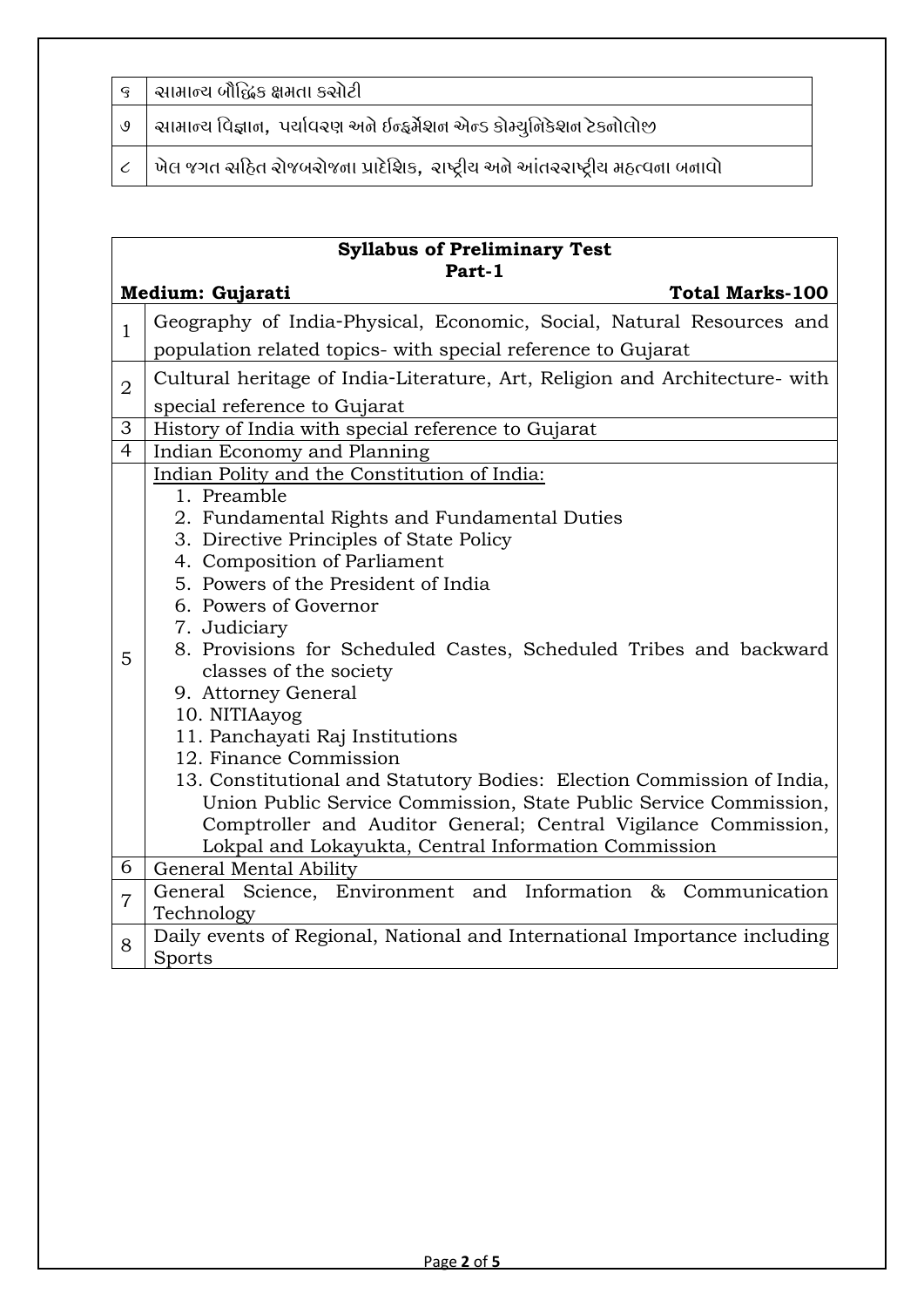## **Part-2**

## **Syllabus for the preliminary test for the recruitment on the post of Assistant Engineer (Electrical), Class-2 Road and Building Department**

**Marks – 200 Questions – 200 Medium - English**

#### **1. Basic Electrical Engineering**

DC circuits, AC circuits, Transformers, Electrical Machines, Power Converters, Electrical Installations.

#### **2. Electrical Circuit Analysis**

Network Theorems, Solution of First and second order networks, Sinusoidal steady state analysis, Electrical Circuit Analysis Using Laplace Transforms, Two Port Network and Network Functions, Analog Electronic Circuits

#### **3. Electrical Machines**

Magnetic fields and magnetic circuits, Electromagnetic force and torque: DC machines, DC machine -motoring and generation, Transformers, Fundamentals of AC machine windings, Pulsating and revolving magnetic fields, Induction Machines, Single-phase induction motors, Synchronous machines.

#### **4. Electromagnetic Fields**

Review of Vector Calculus, Static Electric Field, Conductors, Dielectrics and Capacitance, Static Magnetic Fields, Magnetic Forces, Materials and Inductance, Time Varying Fields and Maxwell's Equations, Electromagnetic Waves.

#### **5. Digital Electronic**

Fundamentals of Digital Systems and logic families, Combinational Digital Circuits: Sequential circuits and systems, A/D and D/A Converters, Semiconductor memories and Programmable logic devices.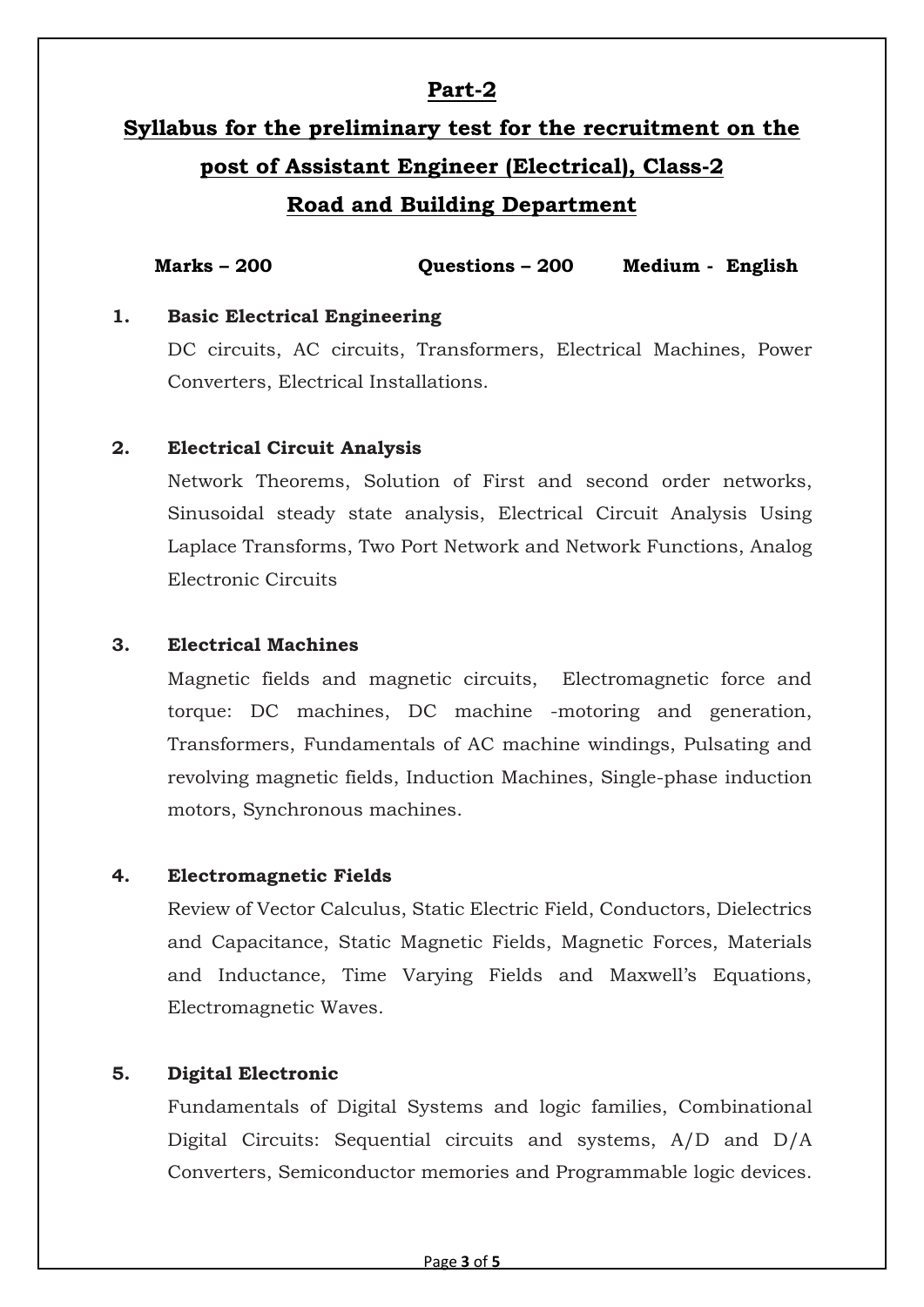#### **6. Power Electronics**

Power switching devices, Thyristor rectifiers, DC-DC buck converter, DC-DC boost converter, Single-phase voltage source inverter, Threephase voltage source inverter.

#### **7. Signals and Systems**

Introduction to Signals and Systems, Behavior of continuous and discrete-time LTI systems, Fourier, Laplace and z- Transforms, Sampling and Reconstruction.

#### **8. Power Systems**

Basic Concepts, Generation, Power System Components, Transformers, Synchronous Machines, Over-voltages and Insulation Requirements, Generation of Over-voltages, Fault Analysis and Protection Systems, Switchgear, Introduction to DC Transmission & Renewable Energy Systems, Power Flow Analysis, Stability Constraints in synchronous grids, Control of Frequency and Voltage, Monitoring and Control, Power System Economics and Management.

Power System Protection: Introduction and Components of a Protection System, Faults and Over-Current Protection, Equipment Protection Schemes, Digital Protection, Modeling and Simulation of Protection Schemes, System Protection

### **9. Control Systems**

Introduction to control problem, Feedback Control, Time Response Analysis, Concept of Stability, Frequency-response analysis, Introduction to Controller Design, State variable Analysis, Introduction to Optimal Control and Nonlinear Control.

#### **10. Microprocessors**

Fundamentals of Microprocessors, the 8051 Architecture, Instruction Set and Programming, Addressing modes. Memory and I/O expansion buses, control signals, memory wait states. Interfacing of peripheral devices such as General Purpose I/O, ADC, DAC, timers, counters, and memory devices.